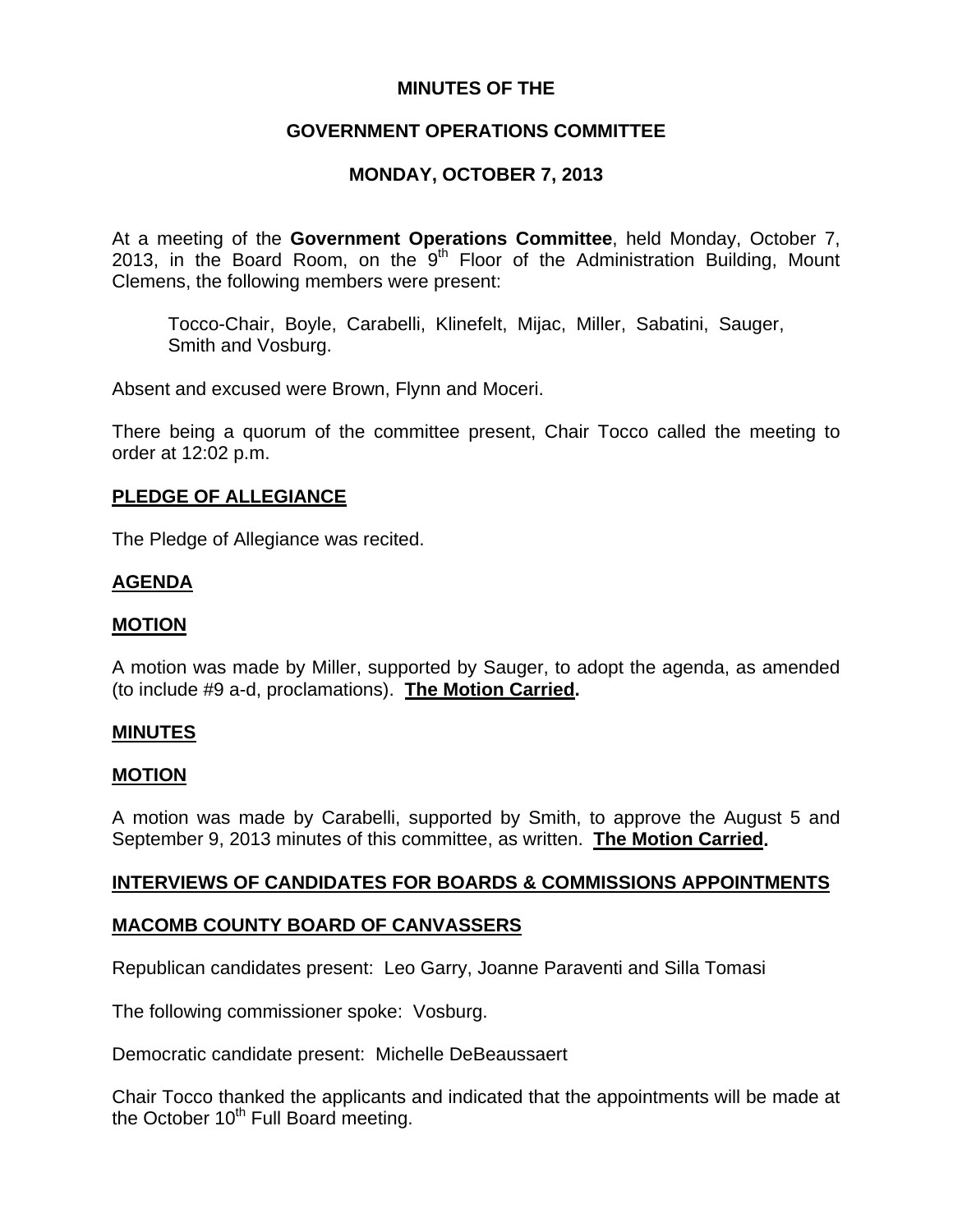# **CONTRACT WITH GOVERNMENTAL CONSULTANTS, INC./COUNTY EXECUTIVE**

Chair Tocco stated that Melissa Roy from the Executive's Office will be here at 12:30 p.m. She suggested moving to the next agenda item. There were no objections.

# **CORPORATION COUNSEL MONTHLY REPORT**

John Schapka, Interim Corporation Counsel, gave an overview of the case involving Judge Caretti and the Judicial Tenure Commission. He also noted that he will be submitting monthly litigation reports instead of quarterly and the reports will include more detail.

## **MOTION**

A motion was made by Carabelli, supported by Smith, to receive and file the report provided by Mr. Schapka. **The Motion Carried.** 

### **CONTRACT WITH GOVERNMENTAL CONSULTANTS, INC./COUNTY EXECUTIVE**

According to Pam Lavers, the GCSI contract has additional language to reflect that GCSI will provide monthly written reports to the Board of Commissioners and, upon request, appear periodically before the Government Operations Committee and that commissioners will have the opportunity to attend briefing sessions with state legislators.

The following commissioner spoke: Smith.

### **MOTION**

A motion was made by Smith, supported by Miller, to forward to the Finance Committee a recommendation to approve the contract between the Macomb County Executive Office and Governmental Consultant Services, Inc., for October 1, 2013 through October 1, 2014, in the amount of \$54,000. **The Motion Carried.** 

### **ADOPTION OF PROCLAMATIONS**

### **COMMITTEE RECOMMENDATION – MOTION**

A motion was made by Carabelli, supported by Miller, to recommend that the Board of Commissioners adopt the following proclamations:

Congratulating Kenneth Kish – Retirement from Macomb Daily (offered by Flynn and Miller);